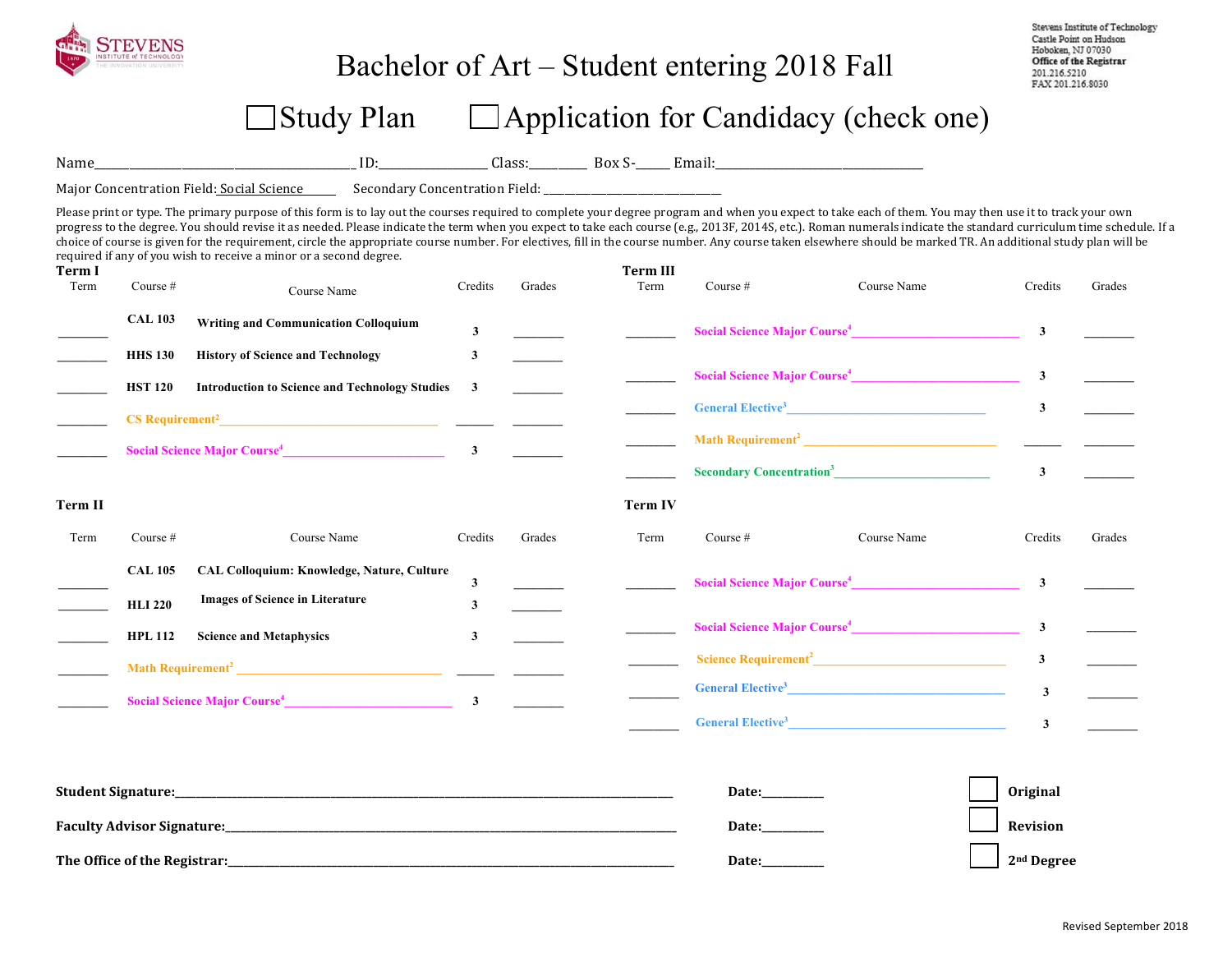

## Bachelor of Art – Student entering 2018 Fall

Stevens Institute of Technology Castle Point on Hudson Hoboken, NJ 07030 Office of the Registrar 201.216.5210 FAX 201.216.8030

# $\Box$  Study Plan  $\Box$  Application for Candidacy (check one)

| Name                      |                                            | $\Box$ $\cup$ $\alpha$ $\alpha$ $\gamma$ $\alpha$ $\alpha$                                                            |                         |        |                         |                                   | $\Box$ reprivation for candidately (check one) |             |                         |                                                                 |
|---------------------------|--------------------------------------------|-----------------------------------------------------------------------------------------------------------------------|-------------------------|--------|-------------------------|-----------------------------------|------------------------------------------------|-------------|-------------------------|-----------------------------------------------------------------|
|                           |                                            | Major Concentration Field: Social Science Secondary Concentration Field: ___________________________                  |                         |        |                         |                                   |                                                |             |                         |                                                                 |
| <b>Term V</b><br>Term     | Course #                                   | Course Name                                                                                                           | Credits                 | Grades | <b>Term VII</b><br>Term | Course $#$                        | Course Name                                    |             | Credits                 | Grades                                                          |
|                           |                                            | Social Science Major Course <sup>4</sup> 3                                                                            |                         |        |                         |                                   | Secondary Concentration <sup>6</sup>           |             | $\mathbf{3}$            |                                                                 |
|                           |                                            | Social Science Major Course <sup>4</sup> 3                                                                            |                         |        |                         | <b>CAL 498 Thesis Preparation</b> |                                                |             | $\mathbf{3}$            |                                                                 |
|                           |                                            | Secondary Concentration <sup>6</sup> 3                                                                                |                         |        |                         |                                   | General Elective <sup>3</sup>                  |             | $\mathbf{3}$            |                                                                 |
|                           |                                            | Non-Major Humanities Requirement <sup>1</sup> 3                                                                       |                         |        |                         |                                   | Social Science Major Course <sup>4</sup>       |             | $\mathbf{3}$            | $\overline{\phantom{a}}$                                        |
|                           |                                            | General Elective <sup>3</sup> 3                                                                                       |                         |        |                         |                                   | Social Science Major Course <sup>4</sup>       |             | $\mathbf{3}$            |                                                                 |
| Term VI                   |                                            |                                                                                                                       |                         |        | <b>Term VIII</b>        |                                   |                                                |             |                         |                                                                 |
| Term                      | Course $#$                                 | Course Name                                                                                                           | Credits                 | Grades | Term                    | Course $#$                        | Course Name                                    |             | Credits                 | Grades                                                          |
|                           |                                            | Social Science Major Course <sup>4</sup>                                                                              | $\mathbf{3}$            |        |                         |                                   | Secondary Concentration <sup>6</sup>           |             | $\mathbf{3}$            |                                                                 |
|                           |                                            | Social Science Major Course <sup>4</sup>                                                                              | $\overline{\mathbf{3}}$ |        |                         |                                   | Non-Major Humanities Requirement <sup>1</sup>  |             | $\mathbf{3}$            |                                                                 |
|                           |                                            | Secondary Concentration <sup>6</sup>                                                                                  | $\mathbf{3}$            |        |                         | <b>CAL 499 Senior Thesis</b>      |                                                |             | $\overline{\mathbf{4}}$ |                                                                 |
|                           | <b>HSS 301 Research Design and Methods</b> |                                                                                                                       | 3                       |        |                         |                                   | General Elective <sup>3</sup>                  |             | $\mathbf{3}$            |                                                                 |
|                           |                                            | <b>General Elective<sup>3</sup></b>                                                                                   | $\mathbf{3}$            |        |                         |                                   | General Elective <sup>3</sup>                  |             | $\mathbf{3}$            |                                                                 |
|                           |                                            |                                                                                                                       |                         |        |                         | P.E. Requirement <sup>5</sup>     |                                                |             |                         |                                                                 |
| <b>Additional Classes</b> |                                            | <u> 1989 - Johann Harry Harry Harry Harry Harry Harry Harry Harry Harry Harry Harry Harry Harry Harry Harry Harry</u> |                         |        | Term                    | Course<br>PE 200 PE               | <b>Credits Grade</b>                           | <b>Term</b> | Course<br><b>PE 200</b> | <b>Credits Grade</b><br><b>PERIODICAL PERIODICAL PERIODICAL</b> |
|                           |                                            |                                                                                                                       |                         |        |                         | Date:                             |                                                |             | <b>Original</b>         |                                                                 |
|                           |                                            |                                                                                                                       |                         |        | Date:___________        |                                   |                                                | Revision    |                         |                                                                 |

**The Office of the Registrar:\_\_\_\_\_\_\_\_\_\_\_\_\_\_\_\_\_\_\_\_\_\_\_\_\_\_\_\_\_\_\_\_\_\_\_\_\_\_\_\_\_\_\_\_\_\_\_\_\_\_\_\_\_\_\_\_\_\_\_\_\_\_\_\_\_\_\_\_\_\_\_\_\_\_\_\_\_\_\_\_\_\_\_\_\_\_\_ Date:\_\_\_\_\_\_\_\_\_\_\_\_\_\_ 2nd Degree**